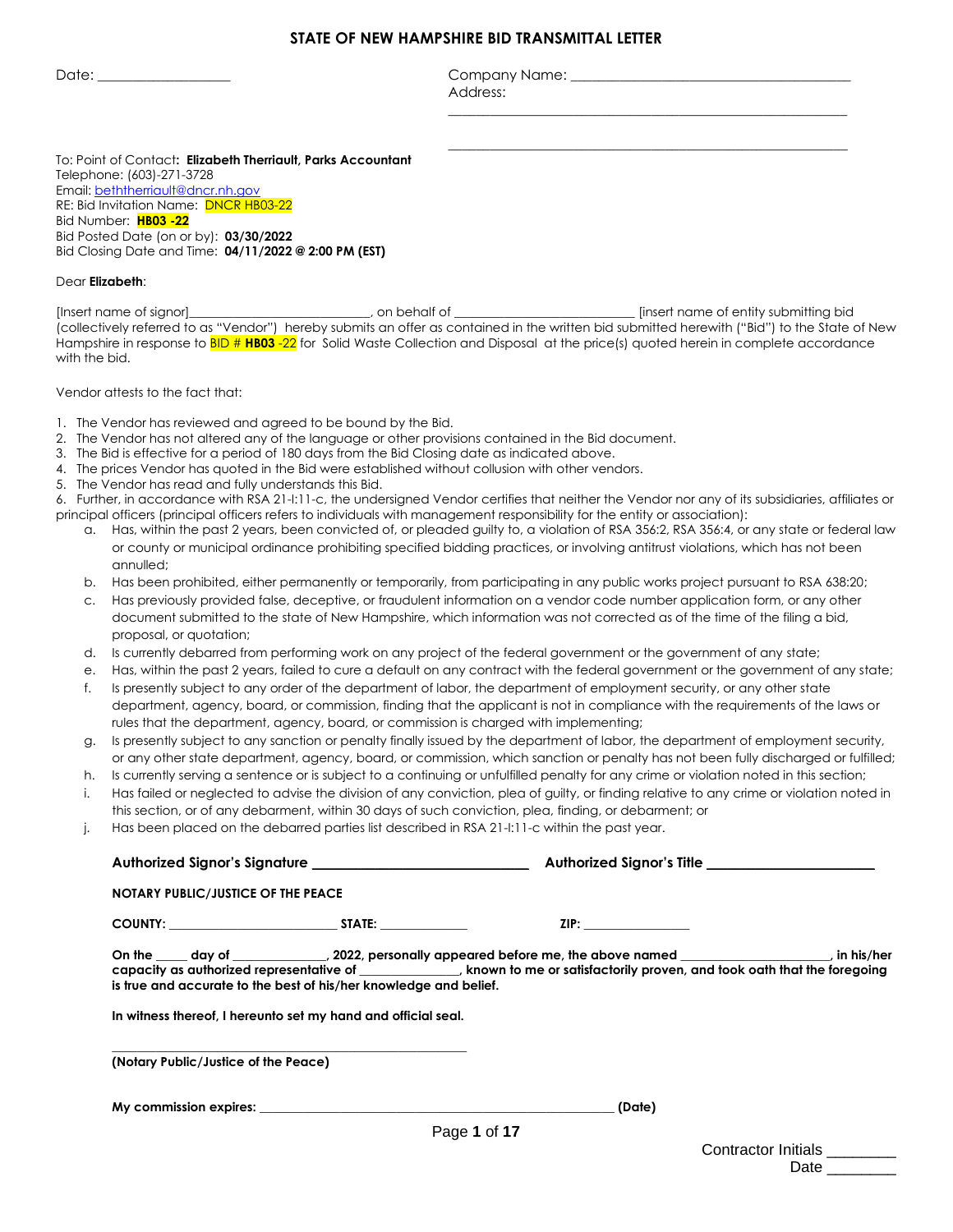## **REQUEST FOR BID FOR SOLID WASTE COLLECTION AND DISPOSAL SERVICES FOR THE STATE OF NEW HAMPSHIRE**

# **PURPOSE:**

The purpose of this bid invitation is to establish a contract for Solid Waste Collection and Disposal services to the State of New Hampshire with services indicated in the SCOPE OF SERVICES and OFFER sections of this bid invitation, in accordance with the requirements of this bid invitation and any resulting contract.

### **INSTRUCTIONS TO VENDOR:**

Read the entire bid invitation prior to filling it out. Complete the pricing information in the "Offer" section (detailed information on how to fill out the pricing information can be found in the "Offer" section); complete the "Vendor Contact Information" section; and finally, fill out, sign, and notarize page one of the bid invitation.

### **BID SUBMITTAL:**

All bids shall be submitted on this form (or an exact copy), shall be typed or clearly printed in ink, and shall be received on or before the date and time specified on page 1 of this bid under "Bid Closing". Interested parties may submit a bid to the State of New Hampshire Department of Parks and Recreation only by **email to [elizabeth.therriault@dncr.nh.gov](mailto:elizabeth.therriault@dncr.nh.gov)**. All bids shall be clearly marked with bid number, date due and Parks' Accountant's name.

IF YOU ARE EXPERIENCING DIFFICULTIES EMAILING YOUR BID OR YOU WISH TO VERIFY THAT YOUR BID RESPONSE HAS BEEN RECEIVED, PLEASE CALL (603) 271-3728.

### **BID INQUIRIES:**

Any questions, clarifications, and/or requested changes shall be submitted by an individual authorized to commit their organization to the Terms and Conditions of this bid and shall be received in writing at the Department of Parks and Recreation no later than 4:00 PM on the date listed in the timeline below. Questions shall not be submitted to anyone other than the Parks Accountant or her representative. Bidders that submit questions verbally or in writing to any other State entity or State personnel shall be found in violation of this part and may be found non-compliant.

Questions shall be submitted by E-mail to Parks Accountant at the following address: [elizabeth.therriault@dncr.nh.gov](mailto:elizabeth.therriault@dncr.nh.gov)

Submissions shall clearly identify the bid Number, the Vendor's name and address and the name of the person submitting the question.

## **BID DUE DATE:**

All bid submissions shall be received at the Department of Parks and Recreation no later than the date and time shown on the transmittal letter of this bid. Submissions received after the date and time specified shall be marked as "Late" and shall not be considered in the evaluation process.

All offers shall remain valid for a period of one hundred eighty (180) days from the bid due date. A vendor's disclosure or distribution of bids other than to Division of Natural and Cultural Resources, Department of Parks and Recreation may be grounds for disqualification.

### **ADDENDA:**

In the event it becomes necessary to add to or revise any part of this bid prior to the scheduled submittal date, the NH Bureau of Purchase and Property shall post on our web site any Addenda. Before your submission and periodically prior to the RFB closing, Vendors are required to **check the site for any addenda** or other materials that may have been issued affecting the bid. The web site address is: <https://apps.das.nh.gov/bidscontracts/bids.aspx>

#### **TIMELINE:**

The timeline below is provided as a general guideline and is subject to change. Unless stated otherwise, consider the dates below a "no later than" date.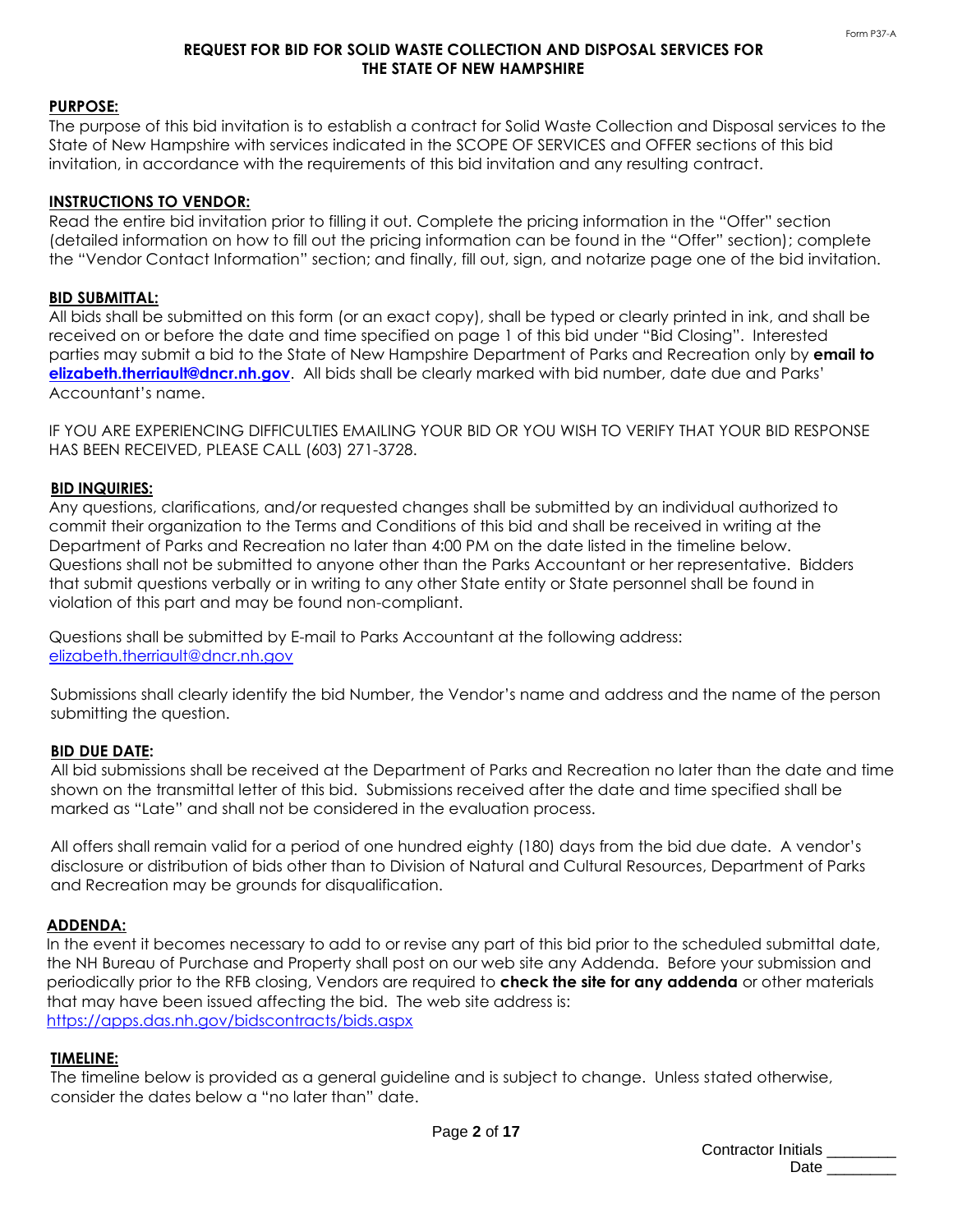| 03/30/2022 | Bid Solicitation distributed on or by                                   |
|------------|-------------------------------------------------------------------------|
| 04/06/2022 | Last day for questions, clarifications, and/or requested changes to bid |
| 04/11/2022 | 2:00 PM (EST) Bid Closing                                               |
| 05/27/2022 | Implementation of Contract                                              |

# **TERMS OF SUBMISSION:**

All material received in response to this bid shall become the property of the State and shall not be returned to the Vendor. Regardless of the Vendors selected, the State reserves the right to use any information presented in a bid response. The content of each Vendor's bid shall become public information once a contract(s) has been awarded.

A responding bid that has been completed and signed by your representative shall constitute your company's acceptance of all State of New Hampshire terms and conditions and shall legally obligate your company to these terms and conditions.

A signed response further signifies that from the time the bid is published (bid solicitation date and time) until a contract is awarded, no bidder shall offer or give, directly or indirectly, any gift, expense reimbursement, or honorarium, as defined by RSA 15-B, to any elected official, public official, public employee, constitutional official, or family member of any such official or employee who shall select, evaluate, or award the RFB.

Furthermore, a signed response signifies that any terms and/or conditions that may be or have been submitted by the Vendor are specifically null and void and are not a part of this bid invitation or any awarded purchase order, even if said terms and/or conditions contain language to the contrary.

The form P-37 Contract attached hereto shall be part of this bid and the basis for the contract(s). The successful Vendor and the State, following notification, shall promptly execute this contract form, which is to be completed by incorporating the service requirements and price conditions established by the vendor's offer.

CHAPTER ADM 600 PROCUREMENT AND PROPERTY RULES APPLY TO AND ARE MADE A PART HEREOF.

Complete bids shall be filled out on the original documents and format that are a part of this bid invitation. Vendors may submit additional paperwork with pricing, but all pricing shall be on the documents provided with this bid invitation and in the State's format.

# **CONTRACT TERM:**

The term of the contract shall commence May 27, 2022 or, if the total contract cost exceeds \$10,000.00, upon approval of the Governor and Executive Council through September 11, 2022, with an option to renew for an additional season upon mutual agreement and approval of the Commissioner of the Department of Natural and Cultural Resource.

## **CONTRACT AWARD:**

The award shall be made to the Vendor meeting the criteria established in this RFB and providing the lowest cost. The State reserves the right to reject any or all bids or any part thereof and add/delete items/locations to the contract. All award(s) shall be, in the form of a State of New Hampshire Contract.

Successful Vendor shall not be allowed to require any other type of order, nor shall the successful Vendor be allowed to require the filling out or signing of any other document by State of New Hampshire personnel.

## **NOTIFICATION AND AWARD OF CONTRACT(S):**

Bid results shall not be given by telephone. The names of the vendors submitting responses and pricing shall be made public. Other specific response information shall not be given out. Bid results shall be made public after final approval of the contract(s).

**Bid results may also be viewed on our website at [https://apps.das.nh.gov/bidscontracts/bids.aspx.](https://apps.das.nh.gov/bidscontracts/bids.aspx)**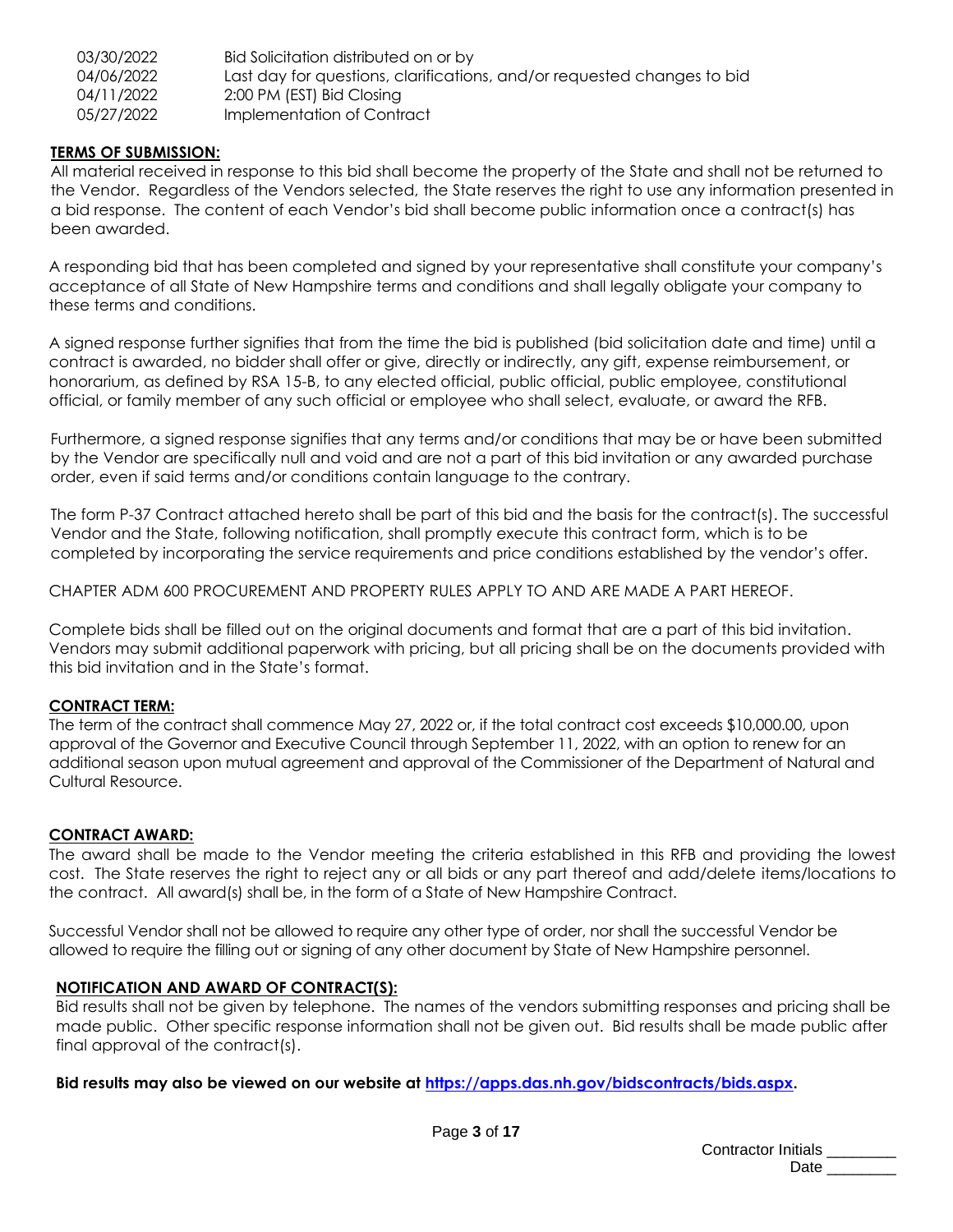# **LIABILITY:**

The State shall not be held liable for any costs incurred by Vendors in the preparation of bids or for work performed prior to contract issuance.

# **PUBLIC DISCLOSURE OF BID OR PROPOSAL SUBMISSIONS**:

Generally, the full contents of any bid or proposal (including all materials submitted in connection with it, such as attachments, exhibits, addenda, and vendor presentations) become public information upon completion of final contract or purchase order negotiations with the selected vendor. Certain information concerning bids or proposals, including but not limited to pricing or scoring, is generally available to the public even before this time, in accordance with the provisions of NH RSA 21-G: 37.

To the extent consistent with applicable state and federal laws and regulations, as determined by the State, including, but not limited to, NH RSA Chapter 91-A (the "Right-to-Know" Law), the State shall, after final negotiations with the selected vendor are complete, attempt to maintain the confidentiality of portions of a bid or proposal that are clearly and properly marked by a bidder as confidential. Any and all information contained in or connected to a bid or proposal that a bidder considers confidential shall be clearly designated in the following manner:

**If the bidder considers any portion of a submission confidential, they shall provide a separate copy of the full and complete document, fully redacting those portions by blacking them out and shall note on the applicable page or pages of the document that the redacted portion or portions are "confidential."** Use of any other term or method, such as stating that a document or portion thereof is "proprietary", "not for public use", or "for client's use only", is *not* acceptable. In addition to providing an additional fully redacted copy of the bid submission to the person listed as the point of contact on Page one (1) of this document, the identified information considered to be confidential **must** be accompanied by a separate letter stating the rationale for each item designated as confidential. In other words, the letter must specifically state why and under what legal authority each redaction has been made. Submissions which do not conform to these instructions by failing to include a redacted copy (if required), by failing to include a letter specifying the rationale for each redaction, by failing to designate redactions in the manner required by these instructions, or by including redactions which are contrary to these instructions or operative law may be rejected by the State as not conforming to the requirements of the bid or proposal. The State will generally assume that a bid or proposal submitted without an additional redacted copy contains no information which the bidder deems confidential. Bids and proposals which contain no redactions, as well as redacted versions of submissions that have been accepted by the State, may be released to the public, including by means of posting on State web sites.

The State shall have no obligation to maintain the confidentiality of any portion of a bid, proposal or related material, which is not marked in accordance with the foregoing provisions. It is specifically understood and agreed that the bidder waives any claim of confidentiality as to any portion of a response to this RFB or RFP that is not marked as indicated above, and that unmarked (or improperly marked) submissions may be disseminated to any person, without limitation. Marking an entire bid, proposal, attachment or full sections thereof confidential without taking into consideration the public's right to know shall neither be accepted nor honored by the State.

### Notwithstanding any provision of this request for submission to the contrary, proposed pricing shall be subject to public disclosure REGARDLESS of whether or not marked as confidential.

If a request is made to the State by any person or entity to view or receive copies of any portion of a proposal and if disclosure is not prohibited under NH RSA 21-G:37 or any other applicable law or regulation, bidders acknowledge and agree that the State may disclose any and all portions of the proposal or related materials which is not marked as confidential. In the case of bids, proposals or related materials that contain portions marked confidential, the State shall assess what information it believes is subject to release; notify the bidder that the request has been made; indicate what, if any, portions of the proposal or related material shall not be released; and notify the bidder of the date it plans to release the materials. The State is not obligated to comply with a bidder's designation regarding confidentiality. The State shall have no obligation to advise a bidder that an individual or entity is attempting to electronically access, or has been referred to, materials which have been made publicly available on the State's web sites.

By submitting a bid or proposal, the bidder agrees that unless it obtains and provides to the State, prior to the date specified in the notice described in the paragraph above, a court order valid and enforceable in the State of

| <b>Contractor Initials</b> |  |
|----------------------------|--|
| Date                       |  |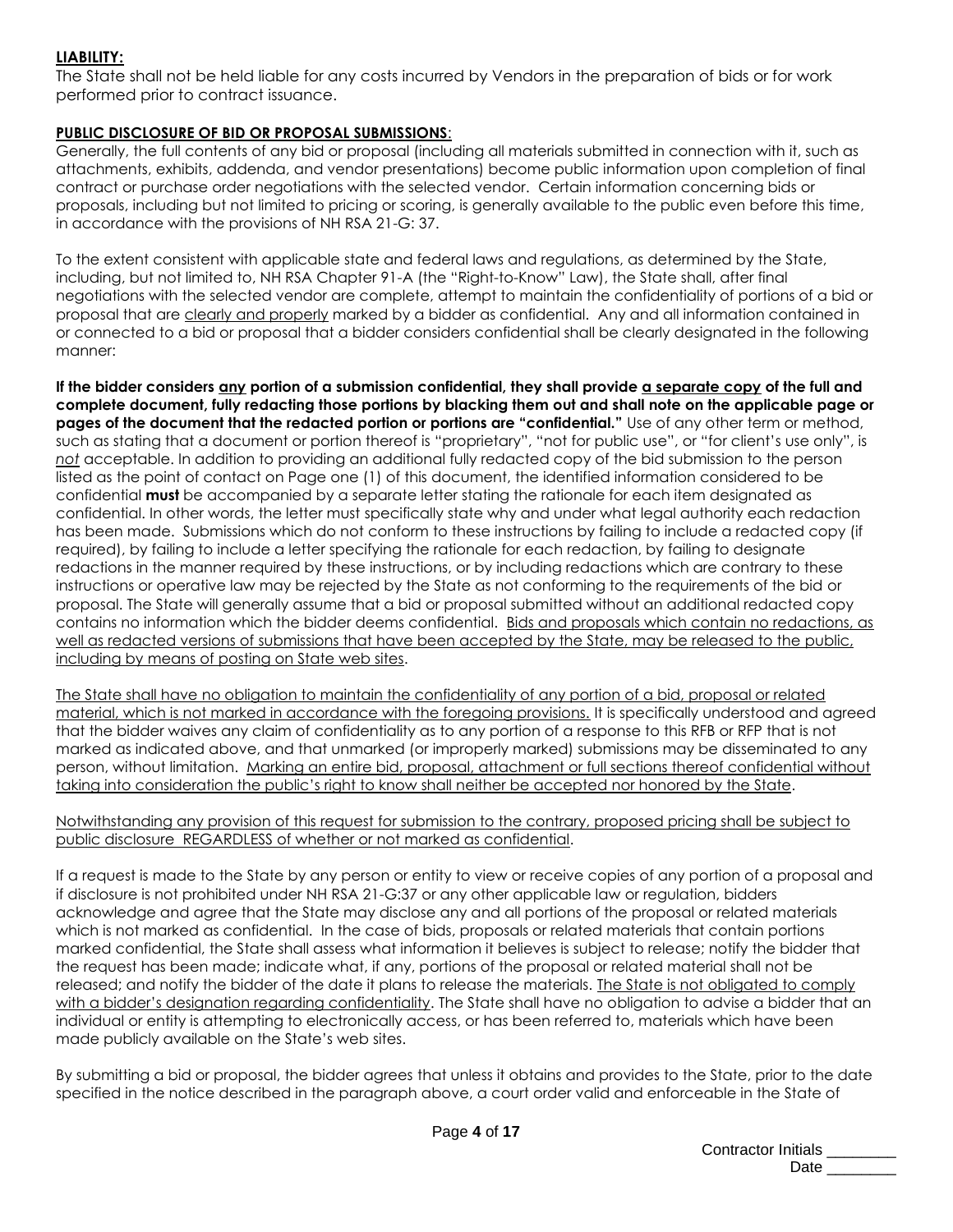New Hampshire, at its sole expense, enjoining the release of the requested information, the State may release the information on the date specified in the notice without any liability to the bidder.

Notwithstanding NH RSA 91-A:4, no information shall be available to the public, or to the members of the general court or its staff concerning specific responses to this bid invitation from the time this bid is published until the closing date for responses.

# **TERMINATION**:

The State of New Hampshire shall have the right to terminate the contract at any time with written notice to the successful Vendor a thirty (30) day written notice.

# **VENDOR CERTIFICATIONS:**

All Vendors shall be duly registered as a vendor authorized to conduct business in the State of New Hampshire.

# STATE OF NEW HAMPSHIRE VENDOR APPLICATION: Prior to bid award, Vendors shall have a completed **VENDOR CERTIFICATIONS:**

All Vendors shall be duly registered with the NH Bureau of Purchase and Property as State of New Hampshire vendors. All Vendors that are corporations, limited liability companies, or other limited liability business entities (this excludes sole proprietors and general partnerships) shall be duly registered with the New Hampshire Secretary of State to conduct business in the State of New Hampshire.

- STATE OF NEW HAMPSHIRE VENDOR APPLICATION: To be eligible for a contract award, a Vendor must have a completed Vendor Application Package on file with the NH Bureau of Purchase and Property. See the following website for information on obtaining and filing the required forms (no fee: [https://DAS.NH.Gov/Purchasing](https://das.nh.gov/Purchasing)
- NEW HAMPSHIRE SECRETARY OF STATE REGISTRATION: To be eligible for a contract award, a Vendor that is a corporation, limited liability company, or other limited liability business entity (this excludes sole proprietors and general partnerships) must be registered to conduct business in the State of New Hampshire **AND** in good standing with the NH Secretary of State. Please visit the following website to find out more about the requirements for registration with the NH Secretary of State: <https://sos.nh.gov/corporation-division/>
- CONFIDENTIALITY & CRIMINAL RECORD: If Applicable, any employee or approved subcontractor of the Vendor who will be accessing or working with records of the State of New Hampshire shall be required to sign a Confidentiality and Non-Disclosure Agreement and a Release of Criminal Record Authorization Form. These forms shall be returned to the designated State agency prior to commencing any work.
- CERTIFICATE OF INSURANCE:

Prior to being awarded a contract the Vendor shall be required to submit proof of comprehensive general liability insurance coverage prior to performing any services for the State. The coverage shall insure against all claims of bodily injury, death or property damage in amounts of not less than \$1,000,000 per occurrence and \$2,000,000 aggregate. Coverage shall also include State of New Hampshire workers' compensation insurance to the extent required by RSA Chapter 281-A.

## **BID PRICES:**

Bid prices shall remain firm for the entire contract period and shall be in US dollars and shall include delivery and all other costs required by this bid invitation. Special charges, surcharges (including credit card transaction fees), or fuel charges of any kind (by whatever name) may not be added on at any time. Any and all charges **shall be built into your bid price** at the time of the bid. Unless otherwise specified, prices shall be F.O.B. DESTINATION, (included in the price bid), which means delivered to a state agency's receiving dock or other designated point as specified in this contract or subsequent purchase orders without additional charge. Shipments shall be made in order to arrive at the destination at a satisfactory time for unloading during receiving hours.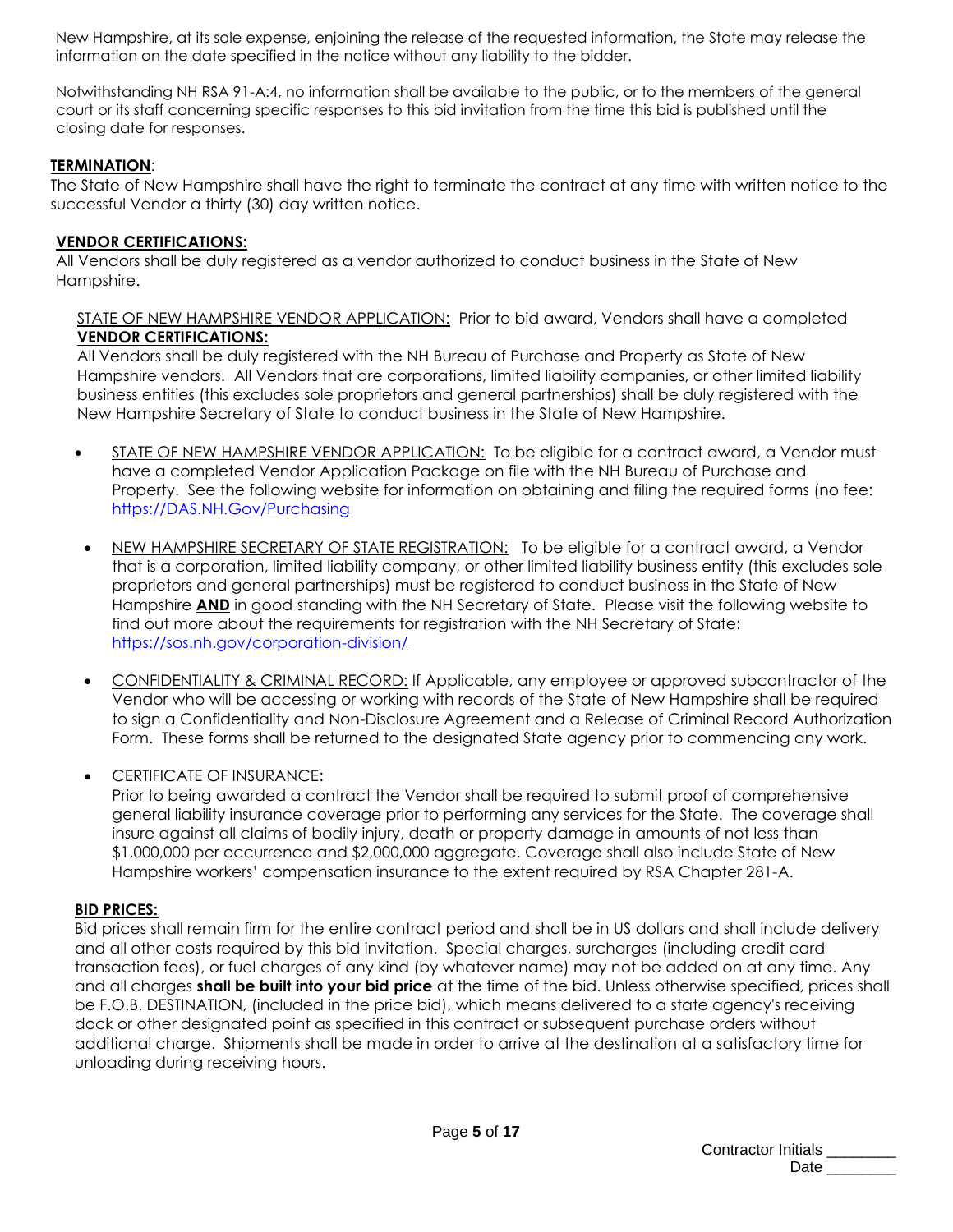Per Administrative Rule 606.01(e) "if there is a discrepancy between the unit price and the extension price in a response to an RFP, RFB or RFQ, the unit price shall be binding upon the vendor".

Price decreases shall become effective immediately as they become effective to the general trade or the Vendor's best/preferred customer

# **AUDITS AND ACCOUNTING:**

The successful Vendor shall allow representatives of the State of New Hampshire to have complete access to all records for the purpose of determining compliance with the terms and conditions of this bid invitation and in determining the award and for monitoring any resulting contract.

At intervals during the contract term, and prior to the termination of the contract, the successful Vendor may be required to provide a complete and accurate accounting of all products and quantities ordered by each agency and institution and by political sub-divisions and authorized non-profit organizations.

## **ESTIMATED USAGE:**

The quantities indicated in the offer section of this bid invitation are an estimate only for the State of New Hampshire's annual requirements. These quantities are indicated for informational purposes only and shall not be considered minimum or guaranteed quantities, nor shall they be considered maximum quantities. These quantities **do not** include any eligible participant usage.

# **ESTABLISHMENT OF ACCOUNTS:**

Each State of New Hampshire agency shall have its own individual customer account number. There may also be instances where divisions or bureaus within an agency will need their own individual customer account numbers. Should any State of New Hampshire agency place an order under the contract, the successful Vendor agrees to establish an account within three business days from the date the order is placed. However, there shall be no delay in any shipment; the agency shall receive the items ordered in accordance with the delivery time required under this bid invitation, as if an account already exists for the agency.

# **ELIGIBLE PARTICIPANTS:**

Political sub-divisions (counties, cities, towns, school districts, special district or precinct, or any other governmental organization), or any nonprofit agency under the provisions of section 501c of the federal internal revenue code, are eligible to participate under this contract whenever said sub-division or nonprofit agency so desires. These entities are autonomous and may participate at their sole discretion. In doing so, they are entitled to the prices established under the contract. However, they are solely responsible for their association with the successful Vendor. The State of New Hampshire assumes no liability between the successful Vendor and any of these entities.

## **PAYMENT:**

Payment method (Check or ACH). **Payments shall be made via ACH or Check unless otherwise specified by the state of New Hampshire. Use the following link to enroll with the State Treasury for ACH payments:**  <https://www.nh.gov/treasury/state-vendors/index.htm>

## **INVOICING:**

Invoices shall be submitted to the corresponding State agency after completion of work.

## **TERMS OF PAYMENT:**

Payment shall be made in full within thirty (30) days after receipt of the invoice and acceptance of the corresponding goods and/or services to the State's satisfaction.

## **VENDOR RESPONSIBILITY:**

The successful Vendor shall be solely responsible for meeting all terms and conditions specified in the bid, and any resulting contract.

All State of New Hampshire bid invitations and addenda to such bid invitations are advertised on our website at: *<https://apps.das.nh.gov/bidscontracts/bids.aspx>*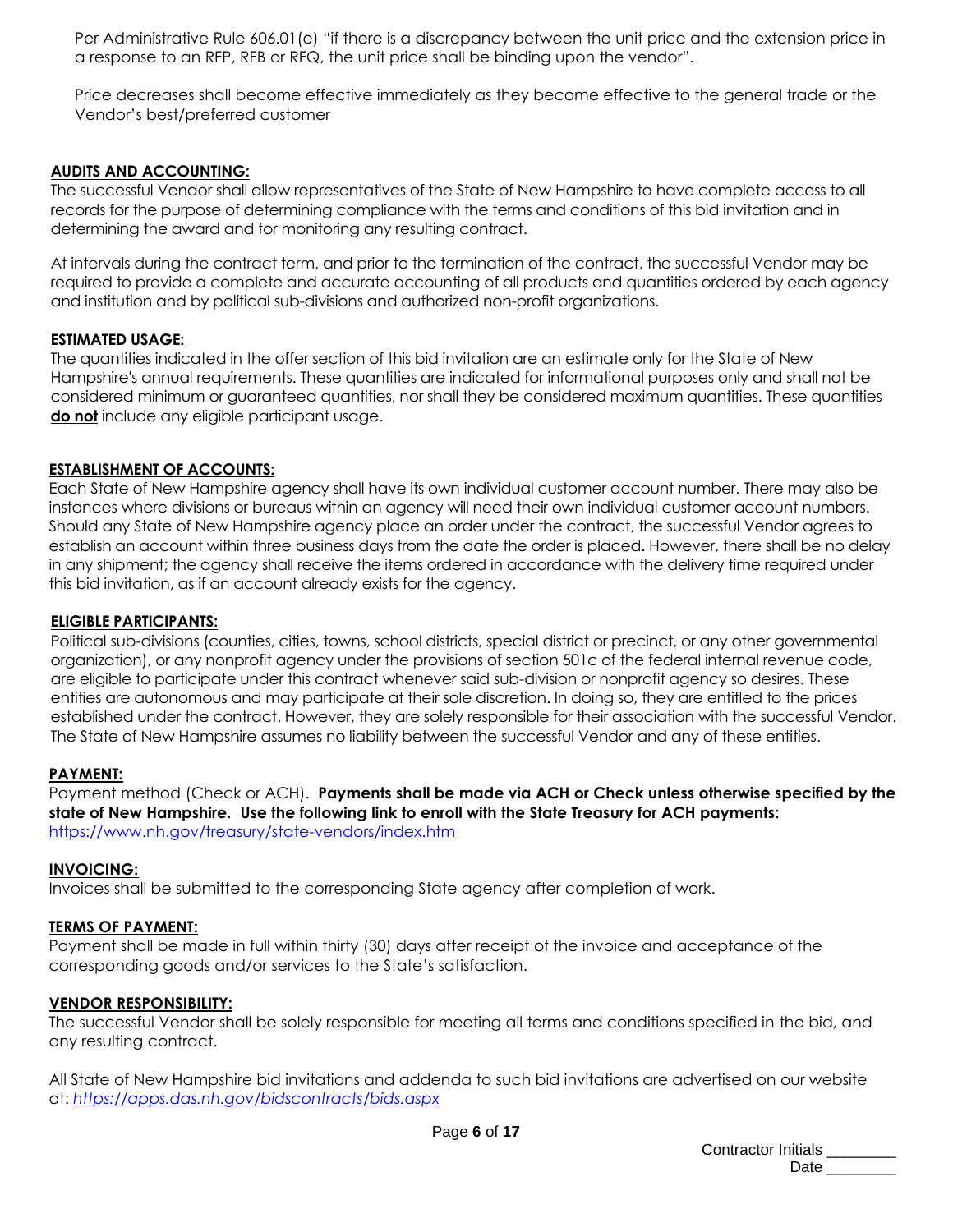It is a prospective Vendor's responsibility to access our website to determine any bid invitation under which the Vendor desires to participate. It is also the Vendor's responsibility to access our website for any posted addenda.

The website is updated several times per day; it is the responsibility of the prospective Vendor to access the website frequently to ensure that no bidding opportunity or addendum is overlooked.

It is the prospective Vendor's responsibility to forward a signed copy of any addendum requiring the Vendor's signature to the Department of Parks and Recreation with the bid response.

In preparation of a bid response, the prospective Vendor shall:

- Provide pricing information as indicated in the "Offer" section; and
- Provide all other information required for the bid response (if applicable); and
- Complete the "Vendor Contact Information" section; and
- Add applicable prospective Vendor information to the "Transmittal Letter" form, and sign the form in the space provided. The Transmittal Letter form must be signed under oath and acknowledged by a notary public or justice of the peace in order for the bid response to be considered.

It is the responsibility of the Vendor to maintain this any awarded contract and New Hampshire Vendor Registration with up to date contact information.

Contract specific contact information (Sales contact, Contractor contract manager, etc.) shall be sent to the State's Contracting Office listed in Box 1.9 of Form P-37.

Additionally, all updates i.e., telephone numbers, contact names, email addresses, W9, tax identification numbers are required to be current through a formal electronic submission to the Bureau of Purchase and Property at:

[https://das.nh.gov/purchasing/vendorregistration/\(S\(q0fzcv55qhaeqs45jpyq5i45\)\)/welcome.aspx](https://das.nh.gov/purchasing/vendorregistration/(S(q0fzcv55qhaeqs45jpyq5i45))/welcome.aspx)

# **IF AWARDED A CONTRACT:**

The successful Vendor shall complete the following sections of the attached Agreement State of New Hampshire Form #P-37:

- Section 1.3 Contractor Name
- Section 1.4 Contractor Address
- Section 1.11 Contractor Signature

Section 1.12 Name & Title of Contractor Signatory (if Vendor is not a sole proprietor)

- Provide certificate of insurance indicating the coverage amounts required by Section 14 of the Form Number P-37.
- Provide proof of sufficient workers' compensation insurance coverage or evidence of exemption from RSA Chapter 81-A.
- If the successful Vendor is a corporation, limited liability company, or other limited liability business entity, then provide a certificate of good standing issued by the NH Secretary of State or, for a newly incorporated, formed, or registered entity, a copy of the appropriate registration document certified by the NH Secretary of State.

# **SPECIFICATIONS:**

Complete specifications required are detailed in the **SCOPE OF SERVICES** section of this bid invitation. In responding to the bid invitation, the prospective Vendor shall address all requirements for information as outlined herein.

# **SITE VISITATION:**

Prior to bidding, it is each Vendor's responsibility to become thoroughly familiar with the sites of the intended service, to determine everything necessary to accomplish the services. Failure of the Vendor to make a site visit does not relieve the Vendor of responsibility to fully understand what is necessary to accomplish a successful

| Contractor Initials |  |
|---------------------|--|
| Date                |  |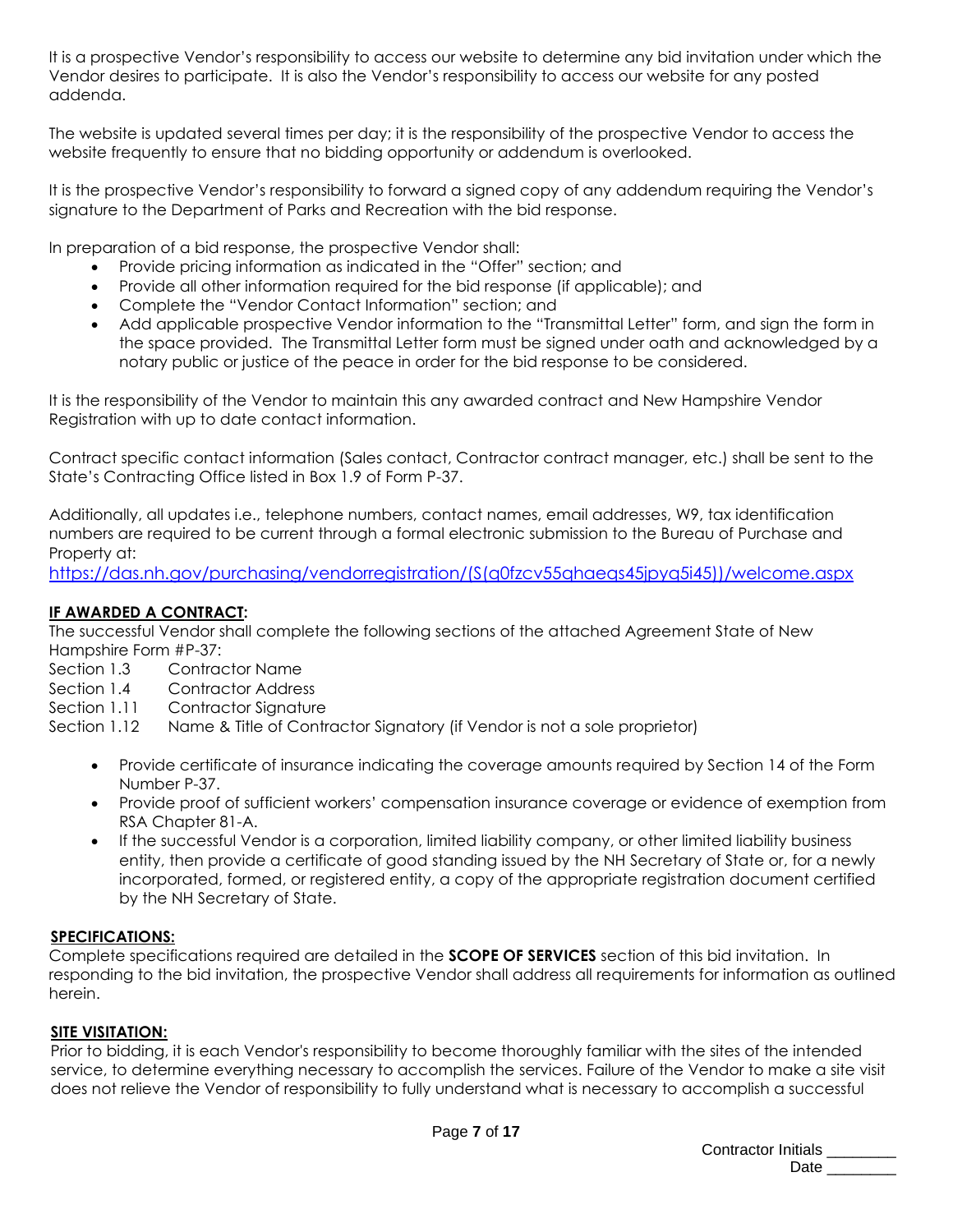and complete services.

# **SCOPE OF SERVICES:**

Vendor shall supply all labor, tools, transportation, materials, equipment and permits as necessary and required to perform services as described herein.

# **PERFORMING SERVICES:**

The Vendor shall perform all services according to the requirements and specifications of this bid.

- The Vendor(s) shall be responsible for the collection, transportation, and legal disposal of the solid waste at an approved site of solid waste contained in state owned trash barrels on specific dates as outlined in the Scope of Services below.
- The term "solid waste collection and removal services" shall include pick-up, transportation and disposal of solid waste. The Vendor(s) shall make their own arrangements to dispose of the solid waste.
- The Department of Parks and Recreation shall provide the trash barrels to be emptied, which will remain State and departmental property and are not to be removed from the Park location.
- The Vendor(s) shall at all times be responsible for the safe, careful, and efficient operation of their equipment and shall comply with all safety regulations applicable to this operation.
- Equipment operators shall be experienced and capable and shall be licensed by the State to operate motor vehicles.
- The State reserves the right to change the frequency of pick-up, for any of the locations throughout the term.
- Additional, on-call pick-up service shall be provided at the rates and prices for normal services as specified in offer section.

# **Seacoast Beaches Solid Waste Collection and Disposal Scope of Services**

- Solid waste management of all trash barrels located on State Park property, located between Haverhill Ave in Hampton up to North Hampton State Beach in North Hampton on the dates listed below. Barrels are located on the oceanside of the sidewalk within parking lots/along Ocean Blvd. and are stationed by stairwells and crosswalks. The barrels within the 'seashell' area are stationed by stairwells and against buildings.
- Barrels must be emptied between the hours of 8PM to 5AM
- Dates:
	- o May 27<sup>th</sup>, 28<sup>th</sup>, 29<sup>th</sup>, 30<sup>th</sup> (Memorial Day Weekend)
	- o July 1st, 2nd, 3rd, 4th (July 4th Weekend)
	- o September 2nd, 3rd, 4<sup>th</sup>, 5<sup>th</sup> (Labor Day Weekend)
- Additional services may be needed, but are not guaranteed, for emergency assistance on busy weekends for up to sixteen (16) additional dates, bringing the potential service dates total to twentyeight (28). These additional dates, if required, will be determined by the manager as needed.

# **Special / Additional Instructions:**

The trash run is to start at the south end of the park and end at the north end of the park. This allows for a proper flow with vehicular traffic.

| Contractor Initials |  |
|---------------------|--|
| Date                |  |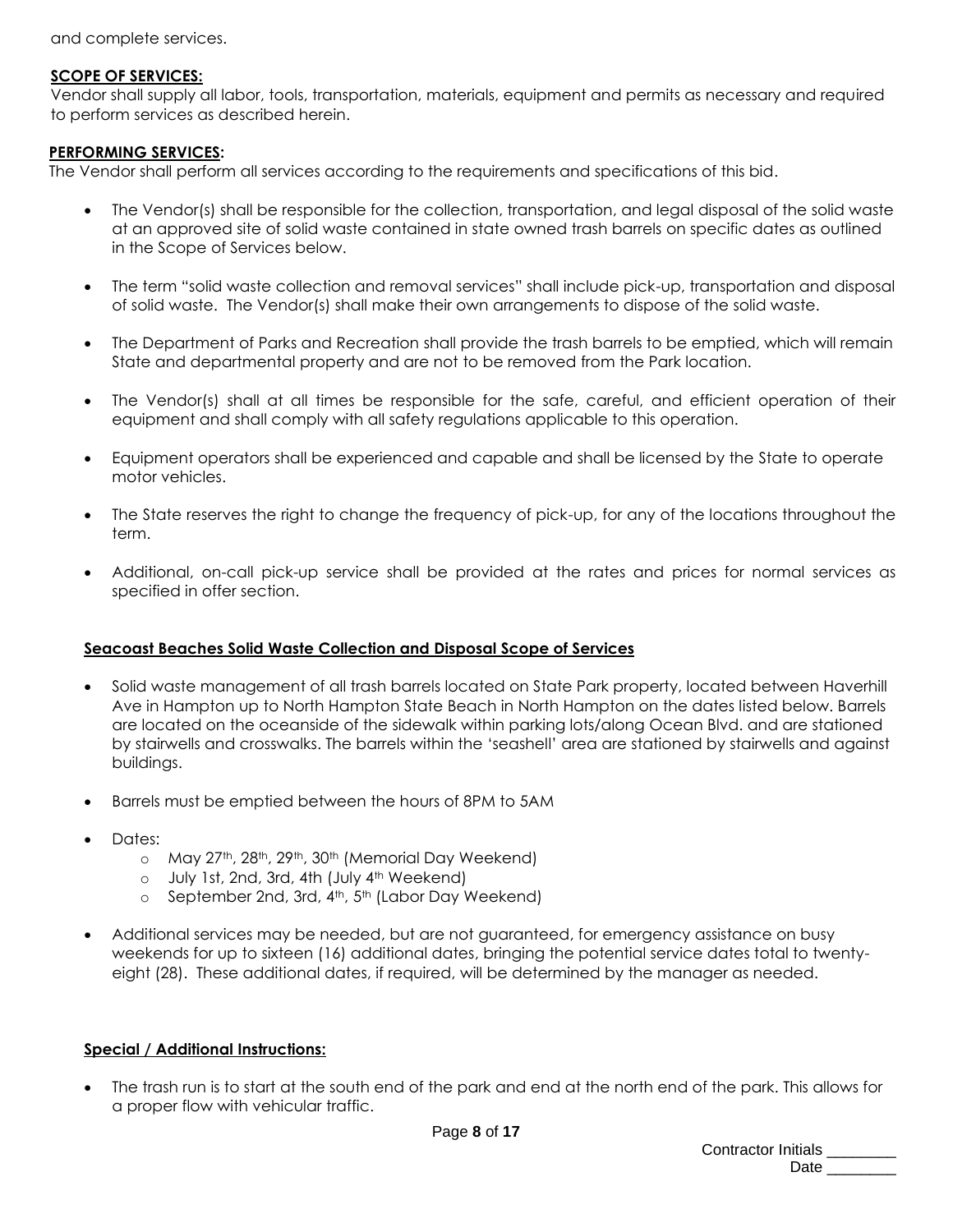- The Hampton Beach State Park Manager will meet with the selected Vendor prior to 05/27/2022 to show the exact barrel locations.
- All barrels are to be emptied regardless of how full they are and returned to their original location once emptied.
- Bulky items placed next to barrels must also be picked up and disposed of. This includes but is not limited to: beach chairs, umbrellas, EZ-UP tents, boogie boards, bagged trash, etc.
- There are approximately 400 barrels that range from 65 gal. to 95 gal. in capacity.
- There is no recycling- all waste is considered trash.
- The compacting truck must have the capacity to hold upwards of 2 tons of trash. The park produces approximately 1.3 tons on a daily basis.

# **Definitions:**

• Daily scheduled pick-ups shall be performed only on the dates specified in the above Scope of Work.

All services performed under this Contract(s) shall be performed between the hours of 8:00 P.M. and 5:00 A.M. unless other arrangements are made in advance with the State. Any deviation in work hours shall be preapproved by the Park Manager or Regional Supervisor. No premium charges shall be paid for any off-hour work.

The Vendor shall not commence work until a conference is held with the Park Manager, at which representatives of the Vendor and the State are present. The conference shall be arranged by the requesting agency (State).

The State shall require correction of defective work or damages to any part of a building or its appurtenances when caused by the Vendor's employees, equipment or supplies. The Vendor shall replace in satisfactory condition all defective work and damages rendered thereby or any other damages incurred. Upon failure of the Vendor to proceed promptly with the necessary corrections, the State may withhold any amount necessary to correct all defective work or damages from payments to the Vendor.

The work staff shall consist of qualified persons completely familiar with the products and equipment they shall use. The Park Manager may require the Vendor to dismiss from the work such employees as deems incompetent, careless, insubordinate, or otherwise objectionable, or whose continued employment on the work is deemed to be contrary to the public interest or inconsistent with the best interest of security and the State.

The Vendor or their personnel shall not represent themselves as employees or agents of the State.

While on State property, employees shall be subject to the control of the State, but under no circumstances shall such persons be deemed to be employees of the State.

All personnel shall observe all regulations or special restrictions in effect at the State Agency.

The Vendor's personnel shall be allowed only in areas where services are being performed. The use of State telephones is prohibited.

If **sub-contractors** are to be utilized, please include information regarding the proposed sub-contractors including the name of the company, their address, contact person and three references for clients they are currently servicing. Approval by the State must be received prior to a sub-contractor starting any work.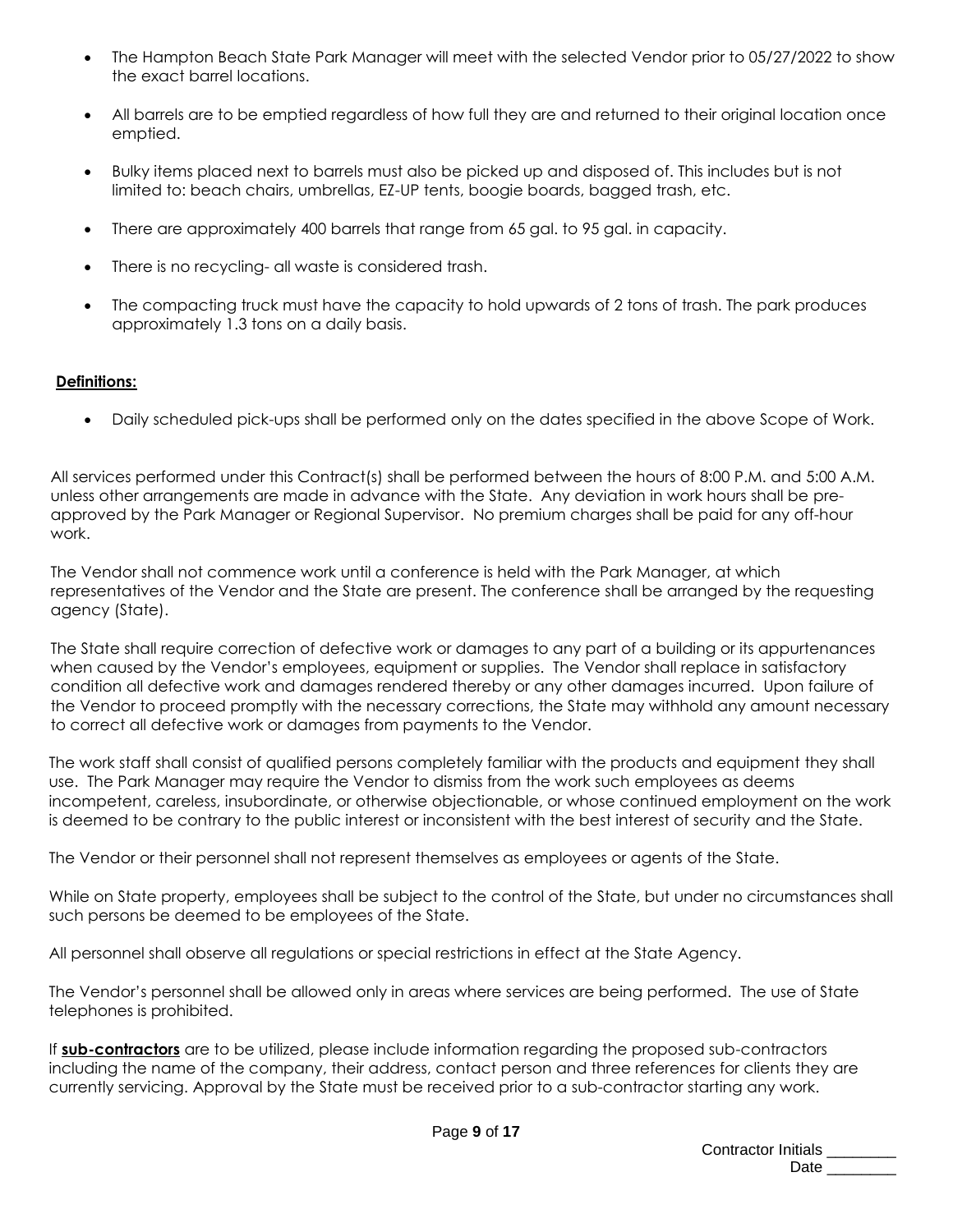# **OBLIGATIONS AND LIABILITY OF THE VENDOR:**

The successful Vendor shall perform all work and furnish all materials, tools, equipment and safety devices necessary to perform the requested services in the manner and within the time hereinafter specified. The Vendor shall provide said services to the satisfaction of the State and in accordance with the specifications and at the price set forth herein. All work to be performed and all equipment to be furnished pursuant to the Scope of Services included herein shall be performed and furnished in strict accordance with the specifications included herein, the terms of any contract awarded as a result of this solicitation, any associated contract drawings, and the directions of State representatives as may be given from time to time while the work is in progress.

The successful Vendor shall take full responsibility for the work to be performed pursuant to the Scope of Services included herein; for the protection of said work; and for preventing injuries to persons and damage to property and utilities on or about said work. The Vendor shall in no way be relieved of such responsibility by any authority of the State to give permission or issue orders relating to any part of the work, by any such permission given or orders issued, or by any failure of the State to give such permission or issue such orders. The successful Vendor shall bear all losses accruing to the Vendor as a result of the amount, quality, or character of the work required, or because the nature or characteristics of the work location is different from what the Vendor estimated or expected, or due to delays or other complications caused by the weather, elements, or other natural causes.

The successful Vendor agrees that any damage or injury to any buildings, materials, equipment, or other property resulting from the Vendor's performance of the requested services shall be repaired at the Vendor's own expense so that such buildings, materials, equipment, or other property are satisfactorily restored to their prior condition.

## **OFFER**:

Vendor hereby offers to perform the services to the State of New Hampshire as specified at the prices quoted below, in complete accordance with the general and detailed specifications included herewith.

## **Add Pricing Here**

| <b>DNCR-Hampton Beach State Park</b>            | Year One<br>Daily Rate/<br><b>Contract Rate</b> | Emergency<br>Rate/Hourly |  |
|-------------------------------------------------|-------------------------------------------------|--------------------------|--|
|                                                 |                                                 |                          |  |
| <b>Agency – DNCR</b>                            |                                                 |                          |  |
| Total quantity of barrels is approximately: 400 |                                                 |                          |  |

## **VENDOR CONTACT INFORMATION:**

Please provide contact information below for a person knowledgeable of and who can answer questions regarding, this bid response.

\_\_\_\_\_\_\_\_\_\_\_\_\_\_\_\_\_\_\_\_\_\_\_\_\_\_\_\_\_\_\_\_\_\_\_\_ \_\_\_\_\_\_\_\_\_\_\_\_\_\_\_\_\_\_\_\_\_\_\_ \_\_\_\_\_\_\_\_\_\_\_\_\_\_\_\_\_\_\_\_\_\_\_\_\_\_

\_\_\_\_\_\_\_\_\_\_\_\_\_\_\_\_\_\_\_\_\_\_\_\_\_\_\_\_\_\_\_\_\_\_\_\_\_\_\_\_\_\_\_\_ \_\_\_\_\_\_\_\_\_\_\_\_\_\_\_\_\_\_\_\_\_\_\_\_\_\_\_\_\_\_\_\_\_

Contact Person Local Telephone Number Toll Free Telephone Number

E-mail Address Company Website

Vendor Company Name Vendor Address

\_\_\_\_\_\_\_\_\_\_\_\_\_\_\_\_\_\_\_\_\_\_\_\_\_\_\_\_\_\_\_\_\_\_\_\_\_\_\_\_\_\_ \_\_\_\_\_\_\_\_\_\_\_\_\_\_\_\_\_\_\_\_\_\_\_\_\_\_\_\_\_\_\_\_\_\_\_\_\_\_\_\_\_\_\_\_\_\_\_\_\_\_\_\_\_\_\_\_\_

## **ATTACHMENTS:**

The following attachments are an integral part of this bid invitation: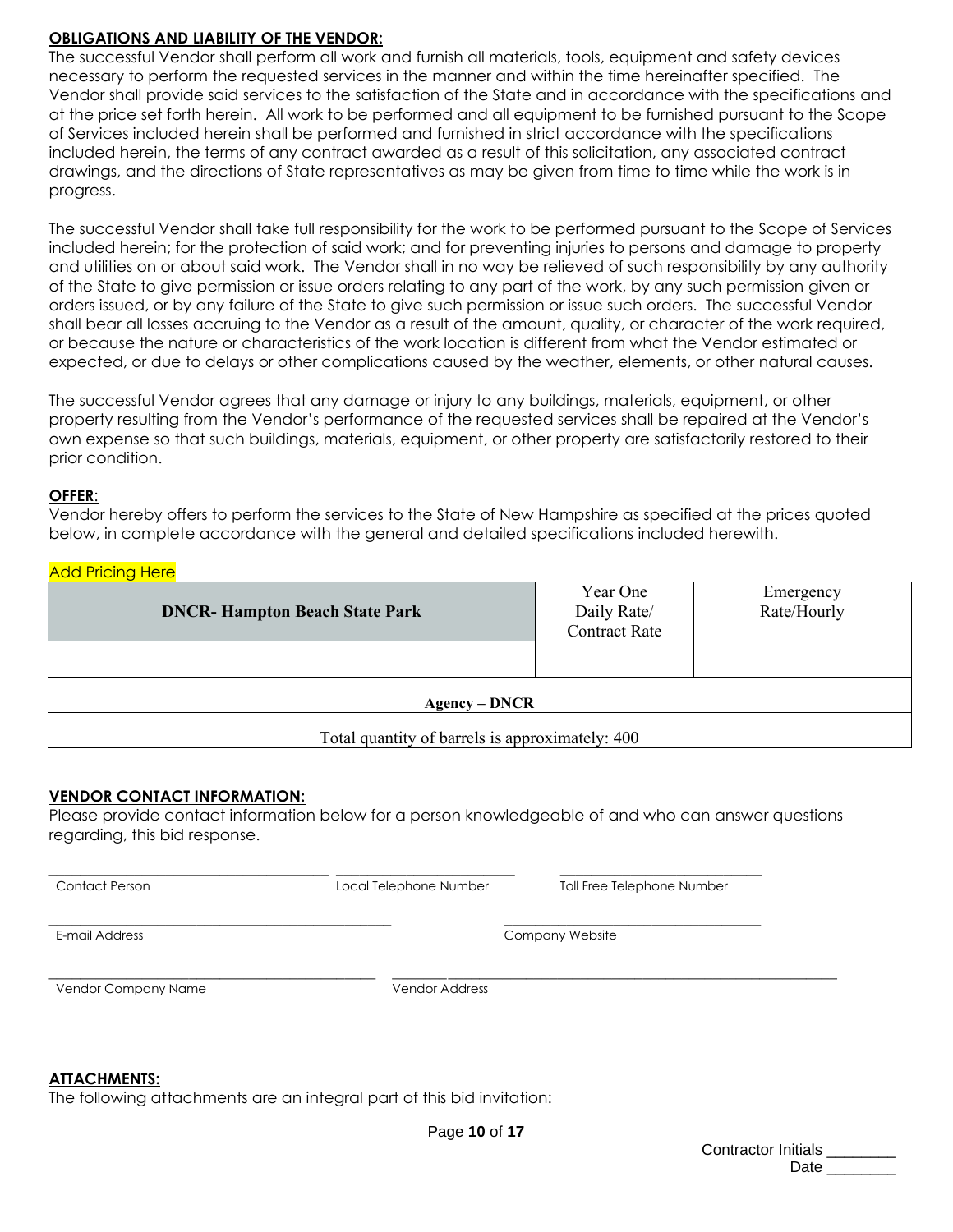**Note: To be considered, bid shall be signed and notarized on front cover sheet in the space provided.**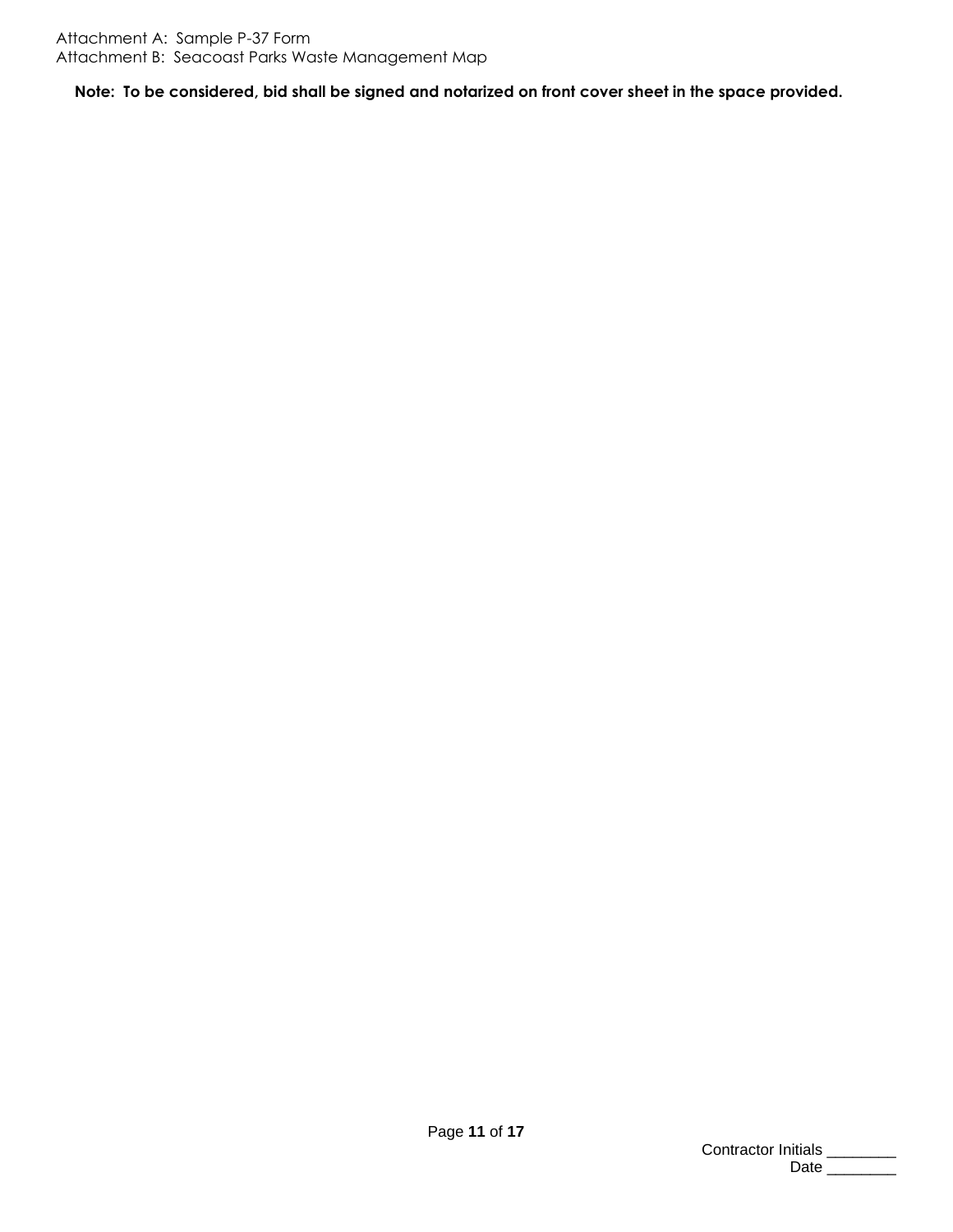# **ATTACHMENT A**

# **SAMPLE FORM TO BE COMPLETED UPON AWARD**

# **FORM NUMBER P-37 (version 12/11/2019)**

Notice: This agreement and all of its attachments shall become public upon submission to Governor and Executive Council for approval. Any information that is private, confidential or proprietary must be clearly identified to the agency and agreed to in writing prior to signing the contract.

# **AGREEMENT**

The State of New Hampshire and the Contractor hereby mutually agree as follows:

# **GENERAL PROVISIONS**

### **1. IDENTIFICATION.**

|                                                                     | 1.1 State Agency Name                                                                 |                                                                                               | 1.2 State Agency Address                      |                      |
|---------------------------------------------------------------------|---------------------------------------------------------------------------------------|-----------------------------------------------------------------------------------------------|-----------------------------------------------|----------------------|
|                                                                     | 1.3 Contractor Name                                                                   |                                                                                               | 1.4 Contractor Address                        |                      |
| Number                                                              | 1.5 Contractor Phone                                                                  | 1.6 Account Number                                                                            | 1.7 Completion Date                           | 1.8 Price Limitation |
|                                                                     | 1.9 Contracting Officer for State Agency                                              |                                                                                               | 1.10 State Agency Telephone Number            |                      |
|                                                                     | 1.11 Contractor Signature                                                             |                                                                                               | 1.12 Name and Title of Contractor Signatory   |                      |
|                                                                     | Date:                                                                                 |                                                                                               |                                               |                      |
| 1.13                                                                | <b>State Agency Signature</b>                                                         |                                                                                               | 1.14 Name and Title of State Agency Signatory |                      |
|                                                                     |                                                                                       | Date:                                                                                         |                                               |                      |
|                                                                     |                                                                                       | 1.15 Approval by the N.H. Department of Administration, Division of Personnel (if applicable) |                                               |                      |
| By:                                                                 | Director, On:                                                                         |                                                                                               |                                               |                      |
|                                                                     | 1.16 Approval by the Attorney General (Form, Substance and Execution) (if applicable) |                                                                                               |                                               |                      |
| By:                                                                 |                                                                                       |                                                                                               | On:                                           |                      |
| 1.17 Approval by the Governor and Executive Council (if applicable) |                                                                                       |                                                                                               |                                               |                      |
|                                                                     | G&C Item number:                                                                      |                                                                                               | G&C Meeting Date:                             |                      |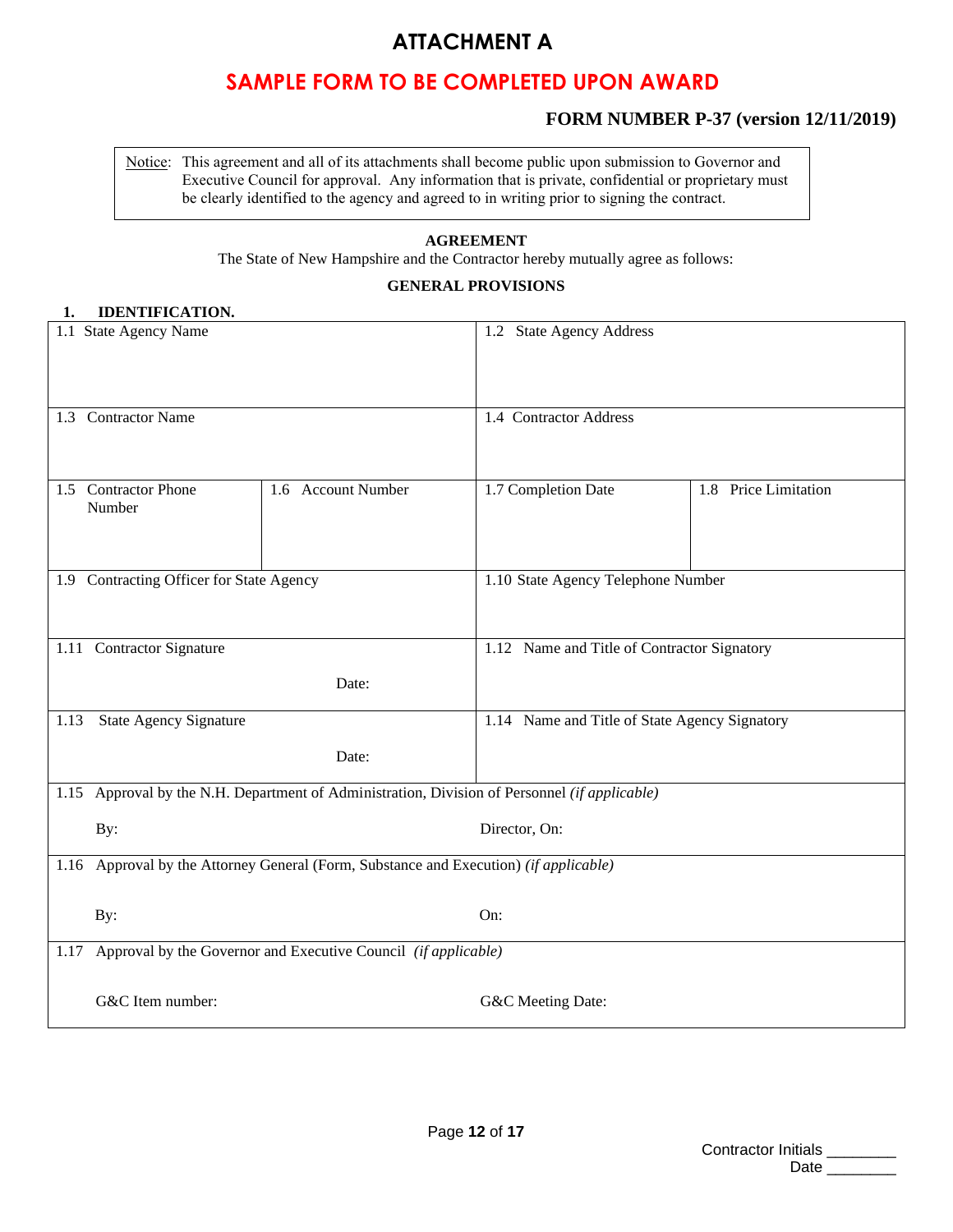**2. SERVICES TO BE PERFORMED.** The State of New Hampshire, acting through the agency identified in block 1.1 ("State"), engages contractor identified in block 1.3 ("Contractor") to perform, and the Contractor shall perform, the work or sale of goods, or both, identified and more particularly described in the attached EXHIBIT B which is incorporated herein by reference ("Services").

#### **3. EFFECTIVE DATE/COMPLETION OF SERVICES.**

3.1 Notwithstanding any provision of this Agreement to the contrary, and subject to the approval of the Governor and Executive Council of the State of New Hampshire, if applicable, this Agreement, and all obligations of the parties hereunder, shall become effective on the date the Governor and Executive Council approve this Agreement as indicated in block 1.17, unless no such approval is required, in which case the Agreement shall become effective on the date the Agreement is signed by the State Agency as shown in block 1.13 ("Effective Date").

3.2 If the Contractor commences the Services prior to the Effective Date, all Services performed by the Contractor prior to the Effective Date shall be performed at the sole risk of the Contractor, and in the event that this Agreement does not become effective, the State shall have no liability to the Contractor, including without limitation, any obligation to pay the Contractor for any costs incurred or Services performed. Contractor must complete all Services by the Completion Date specified in block 1.7.

#### **4. CONDITIONAL NATURE OF AGREEMENT.**

Notwithstanding any provision of this Agreement to the contrary, all obligations of the State hereunder, including, without limitation, the continuance of payments hereunder, are contingent upon the availability and continued appropriation of funds affected by any state or federal legislative or executive action that reduces, eliminates or otherwise modifies the appropriation or availability of funding for this Agreement and the Scope for Services provided in EXHIBIT B, in whole or in part. In no event shall the State be liable for any payments hereunder in excess of such available appropriated funds. In the event of a reduction or termination of appropriated funds, the State shall have the right to withhold payment until such funds become available, if ever, and shall have the right to reduce or terminate the Services under this Agreement immediately upon giving the Contractor notice of such reduction or termination. The State shall not be required to transfer funds from any other account or source to the Account identified in block 1.6 in the event funds in that Account are reduced or unavailable.

#### **5. CONTRACT PRICE/PRICE LIMITATION/ PAYMENT.**

5.1 The contract price, method of payment, and terms of payment are identified and more particularly described in EXHIBIT C which is incorporated herein by reference.

5.2 The payment by the State of the contract price shall be the only and the complete reimbursement to the Contractor for all expenses, of whatever nature incurred by the Contractor in the performance hereof, and shall be the only and the complete compensation to the Contractor for the Services. The State shall have no liability to the Contractor other than the contract price.

5.3 The State reserves the right to offset from any amounts otherwise payable to the Contractor under this Agreement those liquidated amounts required or permitted by N.H. RSA 80:7 through RSA 80:7-c or any other provision of law.

5.4 Notwithstanding any provision in this Agreement to the contrary, and notwithstanding unexpected circumstances, in no event shall the total of all payments authorized, or actually made hereunder, exceed the Price Limitation set forth in block 1.8.

#### **6. COMPLIANCE BY CONTRACTOR WITH LAWS AND REGULATIONS/ EQUAL EMPLOYMENT OPPORTUNITY.**

6.1 In connection with the performance of the Services, the Contractor shall comply with all applicable statutes, laws, regulations, and orders of federal, state, county or municipal authorities which impose any obligation or duty upon the Contractor, including, but not limited to, civil rights and equal employment opportunity laws. In addition, if this Agreement is funded in any part by monies of the United States, the Contractor shall comply with all federal executive orders, rules, regulations and statutes, and with any rules, regulations and guidelines as the State or the United States issue to implement these regulations. The Contractor shall also comply with all applicable intellectual property laws.

6.2 During the term of this Agreement, the Contractor shall not discriminate against employees or applicants for employment because of race, color, religion, creed, age, sex, handicap, sexual orientation, or national origin and will take affirmative action to prevent such discrimination.

6.3. The Contractor agrees to permit the State or United States access to any of the Contractor's books, records and accounts for the purpose of ascertaining compliance with all rules, regulations and orders, and the covenants, terms and conditions of this Agreement.

#### **7. PERSONNEL.**

7.1 The Contractor shall at its own expense provide all personnel necessary to perform the Services. The Contractor warrants that all personnel engaged in the Services shall be qualified to perform the Services, and shall be properly licensed and otherwise authorized to do so under all applicable laws.

7.2 Unless otherwise authorized in writing, during the term of this Agreement, and for a period of six (6) months after the Completion Date in block 1.7, the Contractor shall not hire, and shall not permit any subcontractor or other person, firm or corporation with whom it is engaged in a combined effort to perform the Services to hire, any person who is a State employee or official, who is materially involved in the procurement, administration or performance of this Agreement. This provision shall survive termination of this Agreement.

7.3 The Contracting Officer specified in block 1.9, or his or her successor, shall be the State's representative. In the event of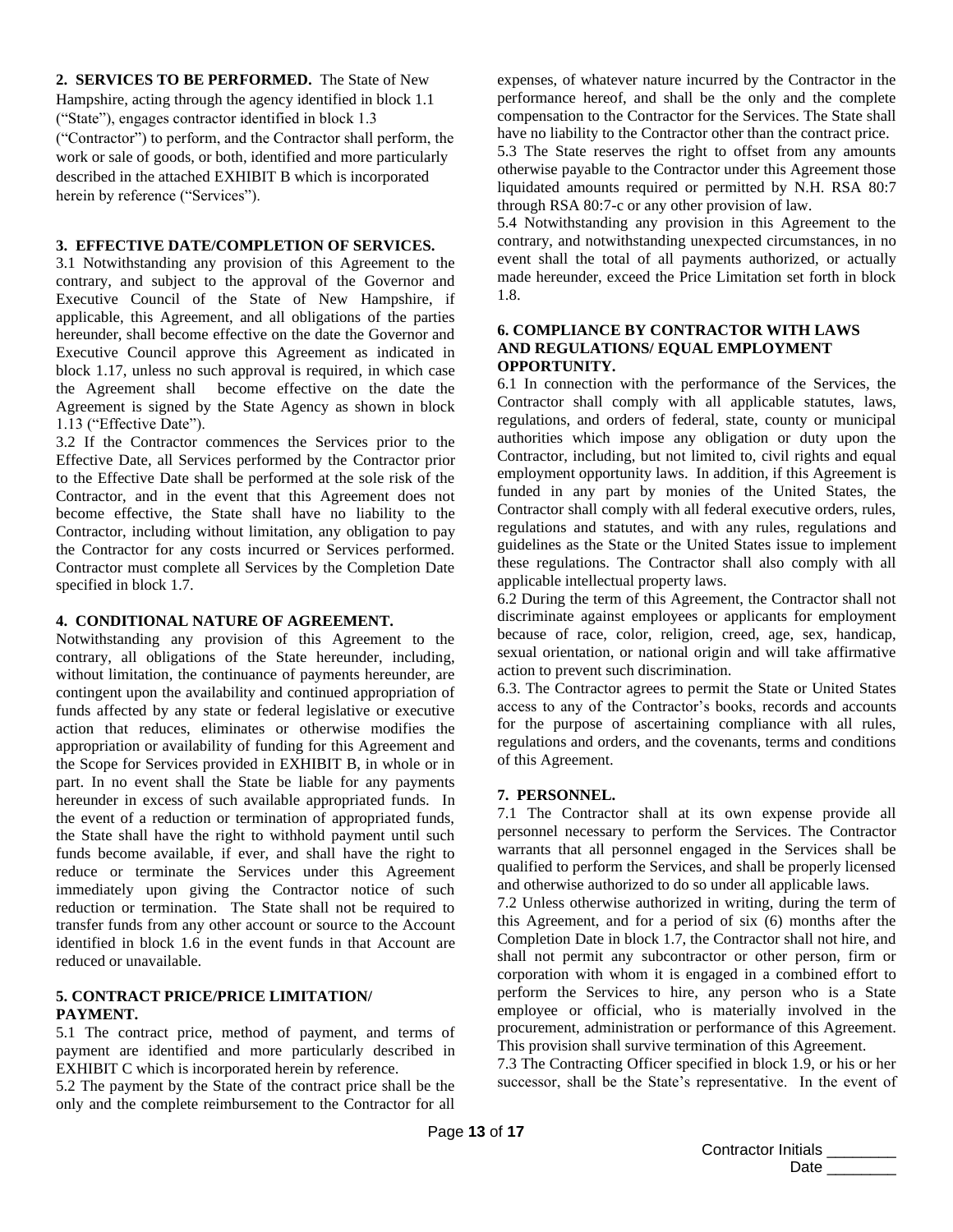any dispute concerning the interpretation of this Agreement, the Contracting Officer's decision shall be final for the State.

#### **8**. **EVENT OF DEFAULT/REMEDIES.**

8.1 Any one or more of the following acts or omissions of the Contractor shall constitute an event of default hereunder ("Event of Default"):

8.1.1 failure to perform the Services satisfactorily or on schedule;

8.1.2 failure to submit any report required hereunder; and/or

8.1.3 failure to perform any other covenant, term or condition of this Agreement.

8.2 Upon the occurrence of any Event of Default, the State may take any one, or more, or all, of the following actions:

8.2.1 give the Contractor a written notice specifying the Event of Default and requiring it to be remedied within, in the absence of a greater or lesser specification of time, thirty (30) days from the date of the notice; and if the Event of Default is not timely cured, terminate this Agreement, effective two (2) days after giving the Contractor notice of termination;

8.2.2 give the Contractor a written notice specifying the Event of Default and suspending all payments to be made under this Agreement and ordering that the portion of the contract price which would otherwise accrue to the Contractor during the period from the date of such notice until such time as the State determines that the Contractor has cured the Event of Default shall never be paid to the Contractor;

8.2.3 give the Contractor a written notice specifying the Event of Default and set off against any other obligations the State may owe to the Contractor any damages the State suffers by reason of any Event of Default; and/or

8.2.4 give the Contractor a written notice specifying the Event of Default, treat the Agreement as breached, terminate the Agreement and pursue any of its remedies at law or in equity, or both.

8.3. No failure by the State to enforce any provisions hereof after any Event of Default shall be deemed a waiver of its rights with regard to that Event of Default, or any subsequent Event of Default. No express failure to enforce any Event of Default shall be deemed a waiver of the right of the State to enforce each and all of the provisions hereof upon any further or other Event of Default on the part of the Contractor.

#### **9. TERMINATION.**

9.1 Notwithstanding paragraph 8, the State may, at its sole discretion, terminate the Agreement for any reason, in whole or in part, by thirty (30) days written notice to the Contractor that the State is exercising its option to terminate the Agreement.

9.2 In the event of an early termination of this Agreement for any reason other than the completion of the Services, the Contractor shall, at the State's discretion, deliver to the Contracting Officer, not later than fifteen (15) days after the date of termination, a report ("Termination Report") describing in detail all Services performed, and the contract price earned, to and including the date of termination. The form, subject matter, content, and number of copies of the Termination Report shall be identical to those of any Final Report described in the attached EXHIBIT B. In addition, at the State's discretion, the Contractor shall, within 15 days of notice of early termination, develop and submit to the State a Transition Plan for services under the Agreement.

## **10. DATA/ACCESS/CONFIDENTIALITY/ PRESERVATION.**

10.1 As used in this Agreement, the word "data" shall mean all information and things developed or obtained during the performance of, or acquired or developed by reason of, this Agreement, including, but not limited to, all studies, reports, files, formulae, surveys, maps, charts, sound recordings, video recordings, pictorial reproductions, drawings, analyses, graphic representations, computer programs, computer printouts, notes, letters, memoranda, papers, and documents, all whether finished or unfinished.

10.2 All data and any property which has been received from the State or purchased with funds provided for that purpose under this Agreement, shall be the property of the State, and shall be returned to the State upon demand or upon termination of this Agreement for any reason.

10.3 Confidentiality of data shall be governed by N.H. RSA chapter 91-A or other existing law. Disclosure of data requires prior written approval of the State.

**11. CONTRACTOR'S RELATION TO THE STATE.** In the performance of this Agreement the Contractor is in all

respects an independent contractor, and is neither an agent nor an employee of the State. Neither the Contractor nor any of its officers, employees, agents or members shall have authority to bind the State or receive any benefits, workers' compensation or other emoluments provided by the State to its employees.

#### **12. ASSIGNMENT/DELEGATION/SUBCONTRACTS.**

12.1 The Contractor shall not assign, or otherwise transfer any interest in this Agreement without the prior written notice, which shall be provided to the State at least fifteen (15) days prior to the assignment, and a written consent of the State. For purposes of this paragraph, a Change of Control shall constitute assignment. "Change of Control" means (a) merger, consolidation, or a transaction or series of related transactions in which a third party, together with its affiliates, becomes the direct or indirect owner of fifty percent (50%) or more of the voting shares or similar equity interests, or combined voting power of the Contractor, or (b) the sale of all or substantially all of the assets of the Contractor.

12.2 None of the Services shall be subcontracted by the Contractor without prior written notice and consent of the State. The State is entitled to copies of all subcontracts and assignment agreements and shall not be bound by any provisions contained in a subcontract or an assignment agreement to which it is not a party.

**13. INDEMNIFICATION.** Unless otherwise exempted by law, the Contractor shall indemnify and hold harmless the State, its officers and employees, from and against any and all claims, liabilities and costs for any personal injury or property damages, patent or copyright infringement, or other claims asserted against the State, its officers or employees, which arise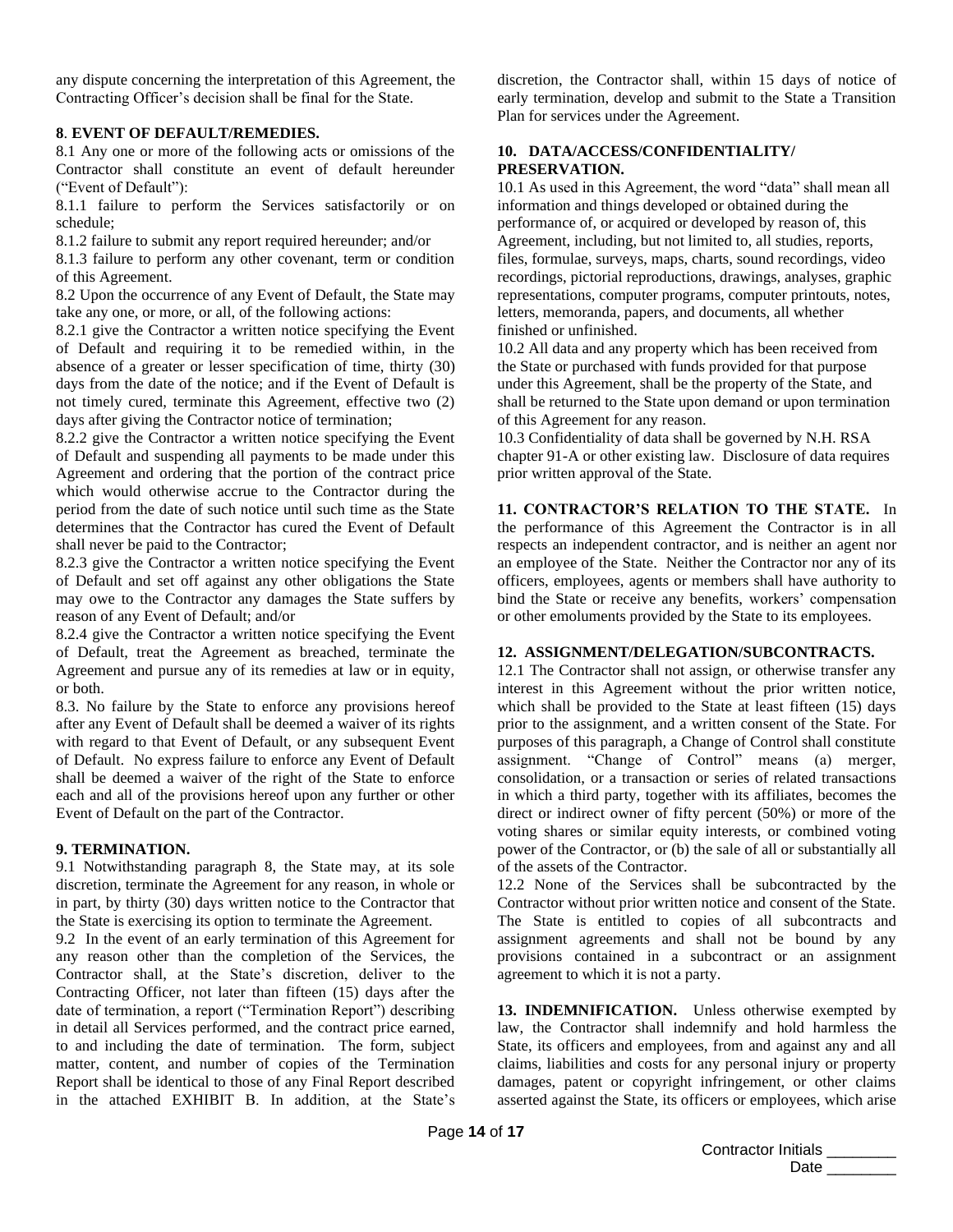out of (or which may be claimed to arise out of) the acts or omission of the Contractor, or subcontractors, including but not limited to the negligence, reckless or intentional conduct. The State shall not be liable for any costs incurred by the Contractor arising under this paragraph 13. Notwithstanding the foregoing, nothing herein contained shall be deemed to constitute a waiver of the sovereign immunity of the State, which immunity is hereby reserved to the State. This covenant in paragraph 13 shall survive the termination of this Agreement.

#### **14. INSURANCE.**

14.1 The Contractor shall, at its sole expense, obtain and continuously maintain in force, and shall require any subcontractor or assignee to obtain and maintain in force, the following insurance:

14.1.1 commercial general liability insurance against all claims of bodily injury, death or property damage, in amounts of not less than \$1,000,000 per occurrence and \$2,000,000 aggregate or excess; and

14.1.2 special cause of loss coverage form covering all property subject to subparagraph 10.2 herein, in an amount not less than 80% of the whole replacement value of the property.

14.2 The policies described in subparagraph 14.1 herein shall be on policy forms and endorsements approved for use in the State of New Hampshire by the N.H. Department of Insurance, and issued by insurers licensed in the State of New Hampshire.

14.3 The Contractor shall furnish to the Contracting Officer identified in block 1.9, or his or her successor, a certificate(s) of insurance for all insurance required under this Agreement. Contractor shall also furnish to the Contracting Officer identified in block 1.9, or his or her successor, certificate(s) of insurance for all renewal(s) of insurance required under this Agreement no later than ten (10) days prior to the expiration date of each insurance policy. The certificate(s) of insurance and any renewals thereof shall be attached and are incorporated herein by reference.

#### **15. WORKERS' COMPENSATION.**

15.1 By signing this agreement, the Contractor agrees, certifies and warrants that the Contractor is in compliance with or exempt from, the requirements of N.H. RSA chapter 281-A *("Workers' Compensation")*.

15.2 To the extent the Contractor is subject to the requirements of N.H. RSA chapter 281-A, Contractor shall maintain, and require any subcontractor or assignee to secure and maintain, payment of Workers' Compensation in connection with activities which the person proposes to undertake pursuant to this Agreement. The Contractor shall furnish the Contracting Officer identified in block 1.9, or his or her successor, proof of Workers' Compensation in the manner described in N.H. RSA chapter 281-A and any applicable renewal(s) thereof, which shall be attached and are incorporated herein by reference. The State shall not be responsible for payment of any Workers' Compensation premiums or for any other claim or benefit for Contractor, or any subcontractor or employee of Contractor, which might arise under applicable State of New Hampshire

Workers' Compensation laws in connection with the performance of the Services under this Agreement.

**16. NOTICE.** Any notice by a party hereto to the other party shall be deemed to have been duly delivered or given at the time of mailing by certified mail, postage prepaid, in a United States Post Office addressed to the parties at the addresses given in blocks 1.2 and 1.4, herein.

**17. AMENDMENT.** This Agreement may be amended, waived or discharged only by an instrument in writing signed by the parties hereto and only after approval of such amendment, waiver or discharge by the Governor and Executive Council of the State of New Hampshire unless no such approval is required under the circumstances pursuant to State law, rule or policy.

**18. CHOICE OF LAW AND FORUM.** This Agreement shall be governed, interpreted and construed in accordance with the laws of the State of New Hampshire, and is binding upon and inures to the benefit of the parties and their respective successors and assigns. The wording used in this Agreement is the wording chosen by the parties to express their mutual intent, and no rule of construction shall be applied against or in favor of any party. Any actions arising out of this Agreement shall be brought and maintained in New Hampshire Superior Court which shall have exclusive jurisdiction thereof.

**19. CONFLICTING TERMS.** In the event of a conflict between the terms of this P-37 form (as modified in EXHIBIT A) and/or attachments and amendment thereof, the terms of the P-37 (as modified in EXHIBIT A) shall control.

**20. THIRD PARTIES.** The parties hereto do not intend to benefit any third parties and this Agreement shall not be construed to confer any such benefit.

**21. HEADINGS**. The headings throughout the Agreement are for reference purposes only, and the words contained therein shall in no way be held to explain, modify, amplify or aid in the interpretation, construction or meaning of the provisions of this Agreement.

**22. SPECIAL PROVISIONS.** Additional or modifying provisions set forth in the attached EXHIBIT A are incorporated herein by reference.

**23. SEVERABILITY.** In the event any of the provisions of this Agreement are held by a court of competent jurisdiction to be contrary to any state or federal law, the remaining provisions of this Agreement will remain in full force and effect.

**24. ENTIRE AGREEMENT**. This Agreement, which may be executed in a number of counterparts, each of which shall be deemed an original, constitutes the entire agreement and understanding between the parties, and supersedes all prior agreements and understandings with respect to the subject matter hereof.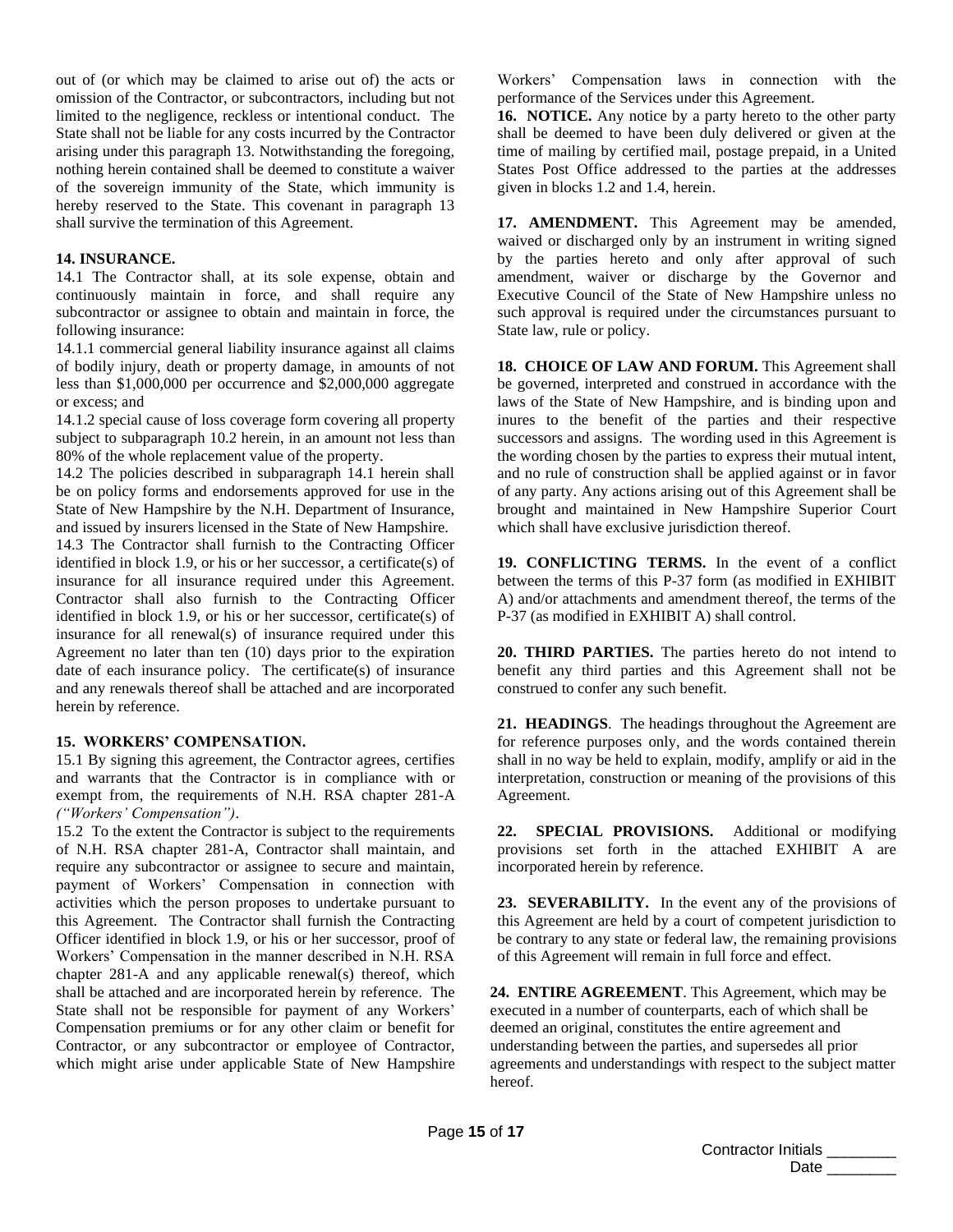# **ATTACHMENT B**

# **Seacoast Parks Waste Management Map** Hampton Beach State Park- Main Beach, North Beach & North Hampton 180 Ocean Blvd, Hampton, NH, 03842